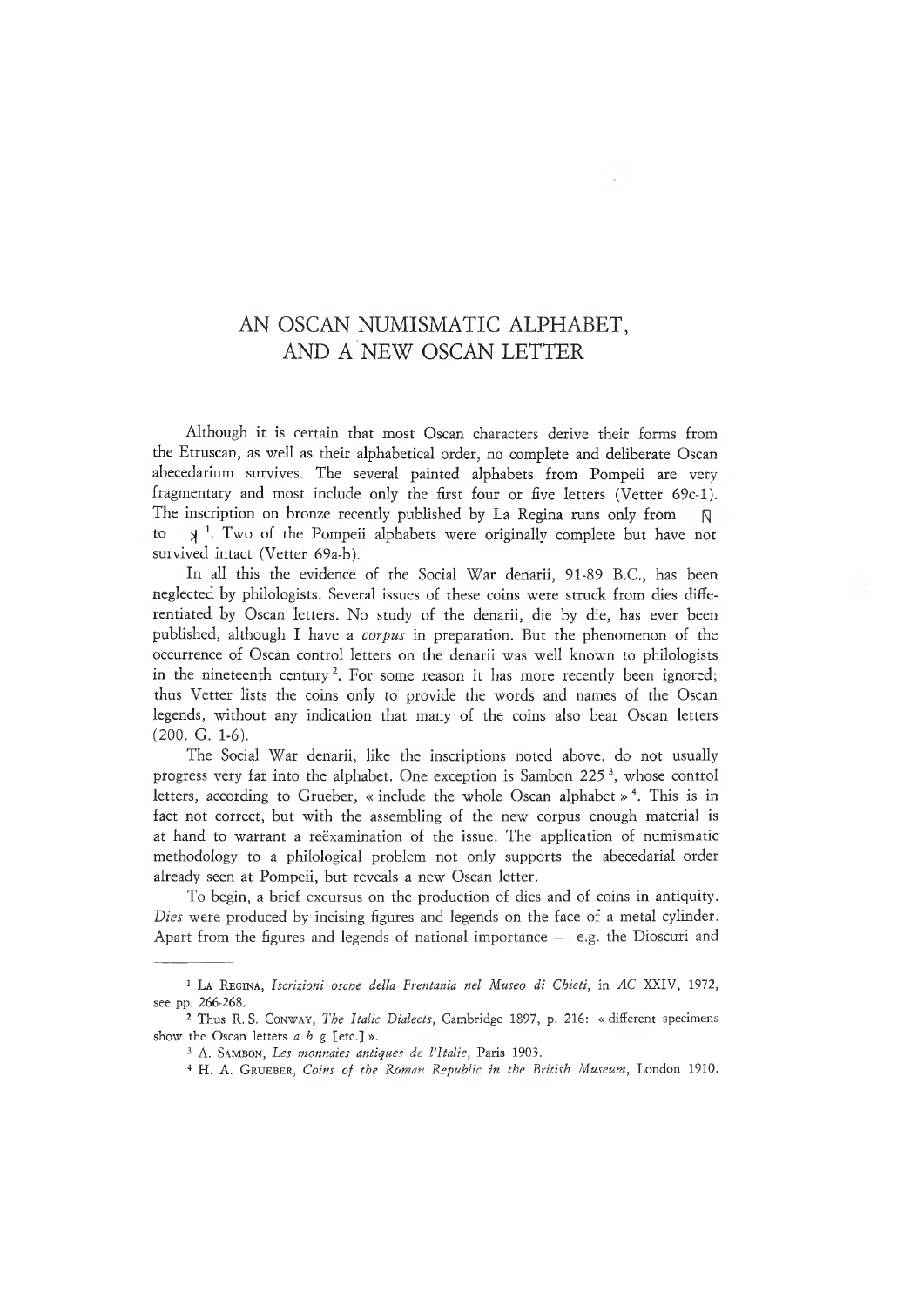ROMA on Republican denarii — control marks, of significance only within the mint, came to be added to the face of the dies —- letters, numbers, symbols. Their purpose must have been quite varied, for sometimes we find one control mark limited to one die, as if to identify that die; sometimes the same mark for a number of dies, as if to identify the engraver, the office within the mint, the batch of metal, a period of working time, or the like. Sometimes a control mark appears on only one face of the coin, sometimes on both. The letters of the Latin alphabet appeared on Republican denarii first under the moneyer N. Fabius Pictor, ca 126 B.C. (5), and such control marks were sufficiently common by the time of the Social War that the Oscan moneyer would have been entirely familiar with them.

*Coins* are produced by inserting a metal blank between two dies, an upper (reverse, R), and a lower (obverse, O), and striking the upper die with a hammer so as to force the metal of the blank to flow into the incisions of the two dies. R

The two faces of the coin thus produced can be represented: <sup>|</sup> In time the dies  $\cap$ 

will break, owing to the repeated battering which they suffer; characteristically this happens more quickly to the upper die, which receives the direct blow of the hammer, than to the lower which is cushioned by the metal blank. When the first reverse die of a series is irretrievably damaged, a second of the same type will be substituted for it, while the original obverse continues in use. The production of coins from two successive die pairs, sharing a common obverse die, can be

R<sub>R</sub>

represented: <sup>|</sup> / Theoretically <sup>a</sup> long chain of dies can be conceived as having  $\Omega$ 

produced a large number of coins, with repeated substitutions of new reverses R R R R R

and obverses for old:  $| / | / | / | / |$ 

o o o o o

When damaged dies continue in use, the chronological order of the coins can often be determined from the damage. That is, if two coins, struck from two reverse dies but a common obverse, show that the obverse was in perfect condition in the one case, cracked in the other, that must have been the order of the production of the coins, and presumably of the cutting of the dies.

Sambon 225 is an issue of denarii of these types:

*Obverse:* Head of Italia 1. VIJETHI

*Reverse:* Warrior and bull. In exergue, Oscan letter *(fig.* 1).

Each reverse die bears a different letter of the Oscan alphabet (for the single exception to this pattern, see below). It is reasonable to assume that the engraver cut the letters in an alphabetic order, not at random, but until the surviving

<sup>5</sup> Μ. Crawford , *Roman Republican Coinage,* Cambridge 1974 [hereafter RRC], p. 291, no. 268.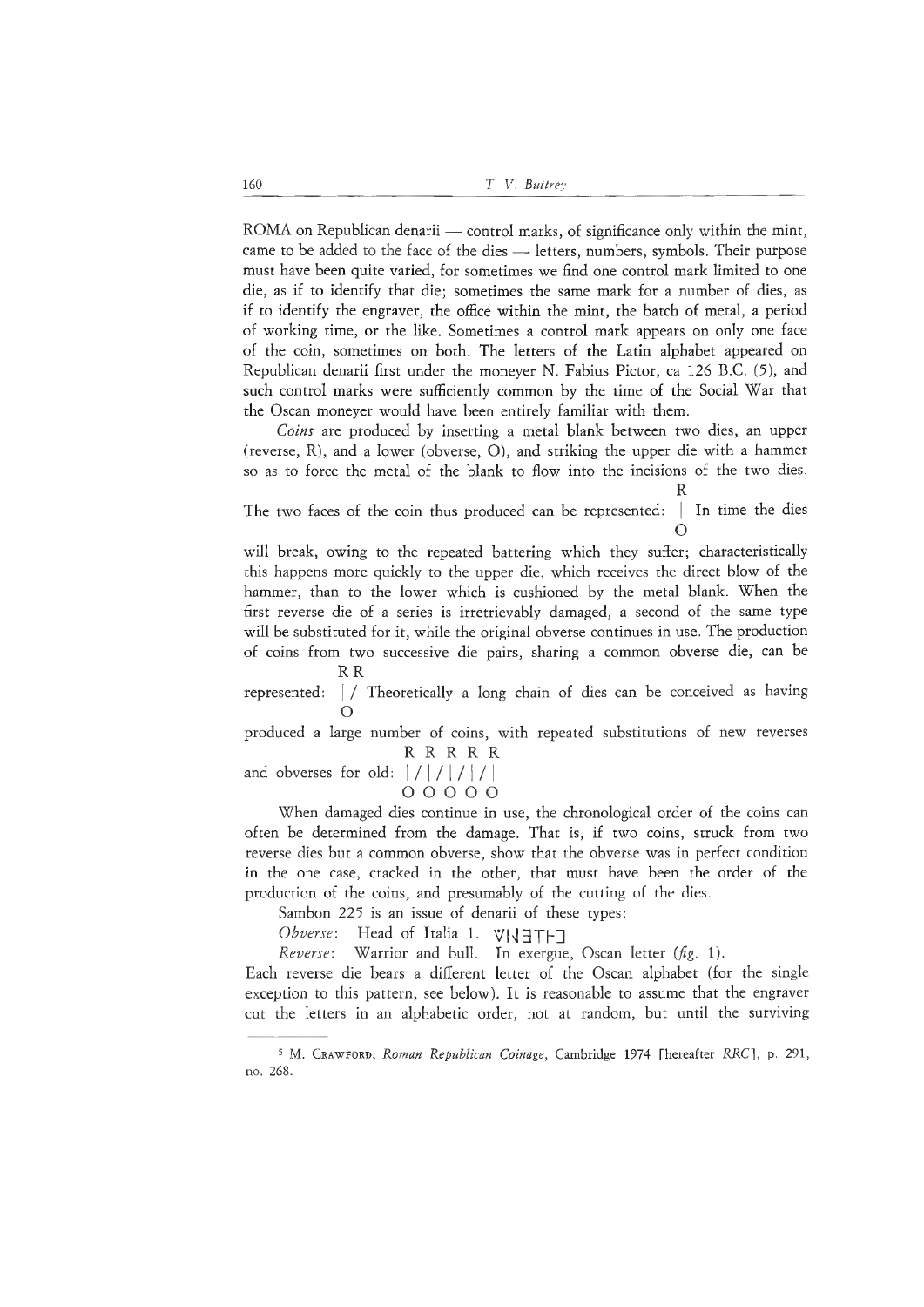examples of the issue had been collected and the dies identified it was not possible to affirm that this was the case. Nor was it certain what purpose the control letters served. It is now clear that the dies link into several chains, within which the control letters identify the individual reverse dies. The obverse dies bear no control mark. I assign them numbers below in the approximate order of their use in striking, and so presumably of their original production. The order of use in striking is observable from several instances of progressive die damage.

When all this material is set in order, the pattern of die linkage reveals that the coins were not struck in a single sequence, but in two simultaneous sequences which share no dies between them. From the beginning two anvils worked to strike this issue, and replacement dies were supplied to each as became necessary:



The life of any single die would have been of unpredictable length; thus at Anvil I reverse  $\beta$  apparently broke, was replaced by  $>$ , and that broke and was replaced by  $\mathfrak{h}$ , before the first reverse at Anvil II,  $\mathfrak{g}$ , was consumed, because this latter is only succeeded by  $\exists$ . From the interdigitation of the letters of the reverse dies, the following alphabet emerges:

**N8> SHITEIX MUN, plus the sign Ψ.** 

It is obvious that Grueber was wrong: the series is not the complete Oscan alphabet, but stops with  $\Box$ . Since more than 250 examples of Sambon 225 are now known, the complete absence of pieces with exergual letters running from  $\theta$  to  $\gamma$  cannot be accidental. Our series is of course not an abecedarium in the strict sense, an orderly array of the letters of the alphabet to a philological end, but an alphabetic series (as La Regina's inscription) wherein the letters represent essentially a number sequence. Still, the sequence itself is meaningful only because of the implied abecedarium which gives it shape. If our series is incomplete, that results from the circumstances of coin production and has nothing to do with the abecedarium as such.

Within this series are two peculiarities:  $(1)$  the repetition of  $M$  in a pattern which otherwise restricts each letter to one die; and (2) the use of the sign which stands at the end of the Anvil I group. As to  $(1)$ , note that the letter  $\sqrt{ }$ is omitted. Conceivably some example of it might yet be found, but the omission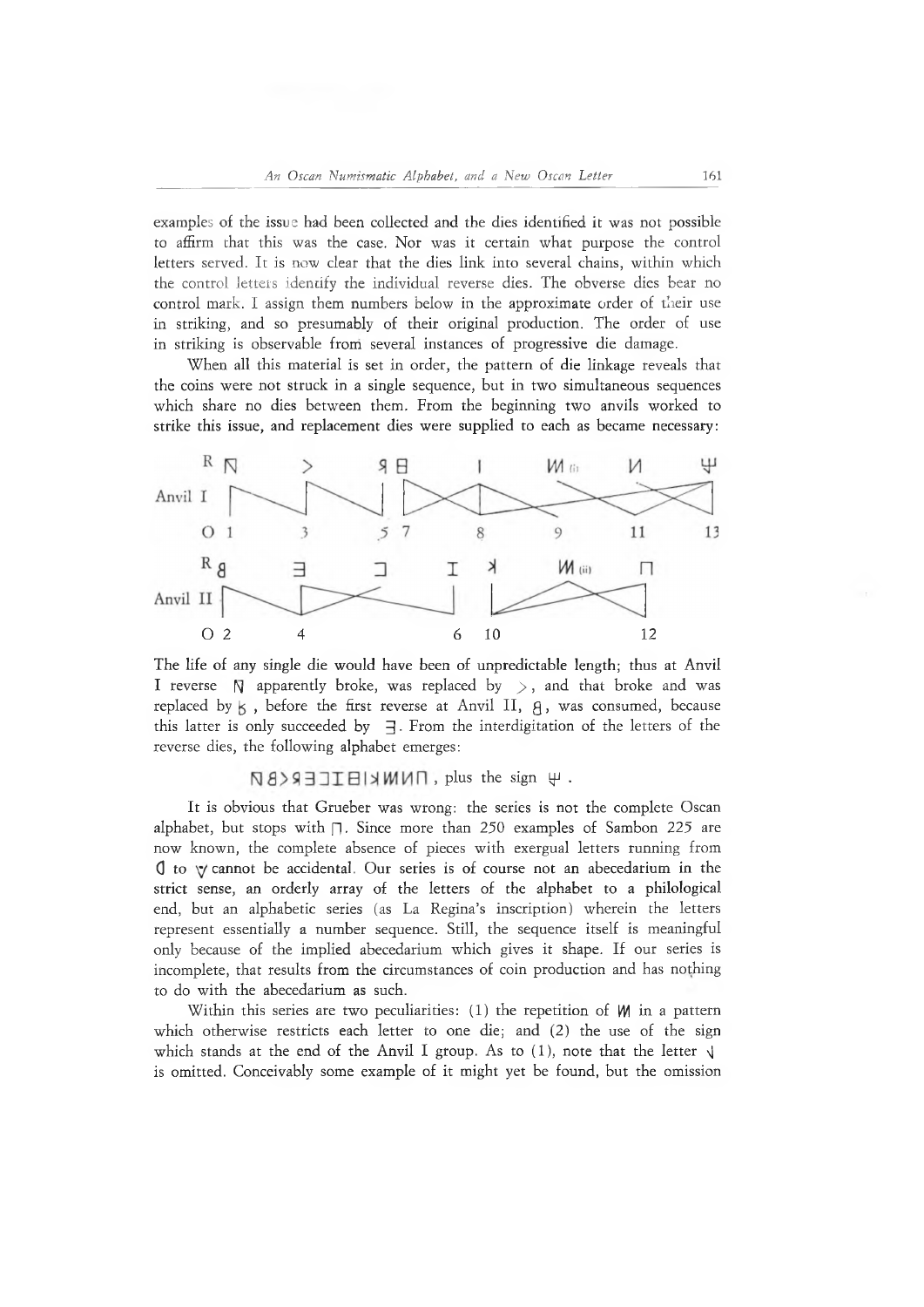occurs just where *M* is doubled. Note too that the two *M* 's occur at separate anvils; that is, one was not intended as a substitution for the other. I believe, therefore, that no die is lacking here, but that there was simply a mistake in the lettering of the dies, and that  $W_i$  (i) ought to have been  $\sqrt{ }$ .

But given that our alphabet remains incomplete, what of the last exergual mark at Anvil I? Friedländer long ago wrote,  $\ll \gamma$  and  $\gamma$  occur in the exergue of some coins [scil. of this issue], though not elsewhere in Oscan script. They cannot represent the Greek Ψ since the sounds *ps* are spelled in Oscan with  $\Box$  >. Also we find *nicht selten* the sign ψ , which is otherwise unknown. Perhaps these marks are ligatures, the latter roughly a combination of  $\exists$  and  $\forall$  »  $\degree$ . This description is inaccurate: of the three signs alleged here, the first two do not occur in fact, and must be badly reported instances of the third,  $\psi$  . And this sign occurs in all the Oscan sources only once, on this coin die. It happens that more examples of denarii struck from this reverse die have survived than from any other die of Sambon 225 save one. That we find (and that Friedländer found) this sign « not seldom » is merely a circumstance of the coins' survival, and has nothing to do with the frequency of the sign itself which, like the letters which precede it, is cut in the exergue of a single die.

Nor is it likely that the sign is a ligature. Elsewhere the Oscan inscriptions have provided many ligatures, but not such a one as this. Such combinations are normally produced *ad hoc,* as when the conjunction of two uprights offers the lapidary the chance to save a stroke, e.g.  $\mathbb{N}\cap$  becoming  $\mathbb{N}$ <sup>7</sup>, which would have been possible on the denarii of Paapius (Sambon 215-223). But in fact no example of ligature occurs in all the epigraphy of the Social War coins, Oscan or Latin. And only a unique contortion of letters, more appropriate to a Greek monogram, could have produced the ligature which Friedländer suggested.

Against Friedländer, Grueber apparently took the sign to be the Greek Ψ, for he so transliterated it (II, p. 329, no. 30). I assume him to have been influenced by the fact that Greek letters had already occurred as control marks on Roman Republican denarii<sup>8</sup>, and by the misapprehension that the exergual letters of Sambon 225 « include the whole Oscan alphabet » (II, p. 328, note 1). But a single Greek Ψ on an Oscan die would have been without context; and in any case our series of Oscan letters is not complete, but stops with Π . Had the engraver gone on to cut additional reverse dies for the series he would have produced  $(1, \xi)$ , etc. But he did mark one die in this alphabetical sequence with  $\forall$ . It must therefore be that  $\psi$  represents a letter of the Oscan alphabet.

That letter has to fall, as the die sequence proves, near the end of the series as cut. It must have occurred in the immediate vicinity of  $|/|$  (with which

<sup>&</sup>lt;sup>6</sup> J. FRIEDLÄNDER, *Die oskischen Münzen*, Leipzig 1850, pp. 75-76.

<sup>&</sup>lt;sup>7</sup> To illustrate how random is the phenomenon, see NS 1916, p. 156 = VETTER 28, where in the same name occur ( $\sqrt{W}$  and ( $\sqrt{W}$  (1.8). Vetter's *ma* for *mr* is incorrect; the *r* is certain - see the other  $a$ 's and  $r$ 's in the same inscription.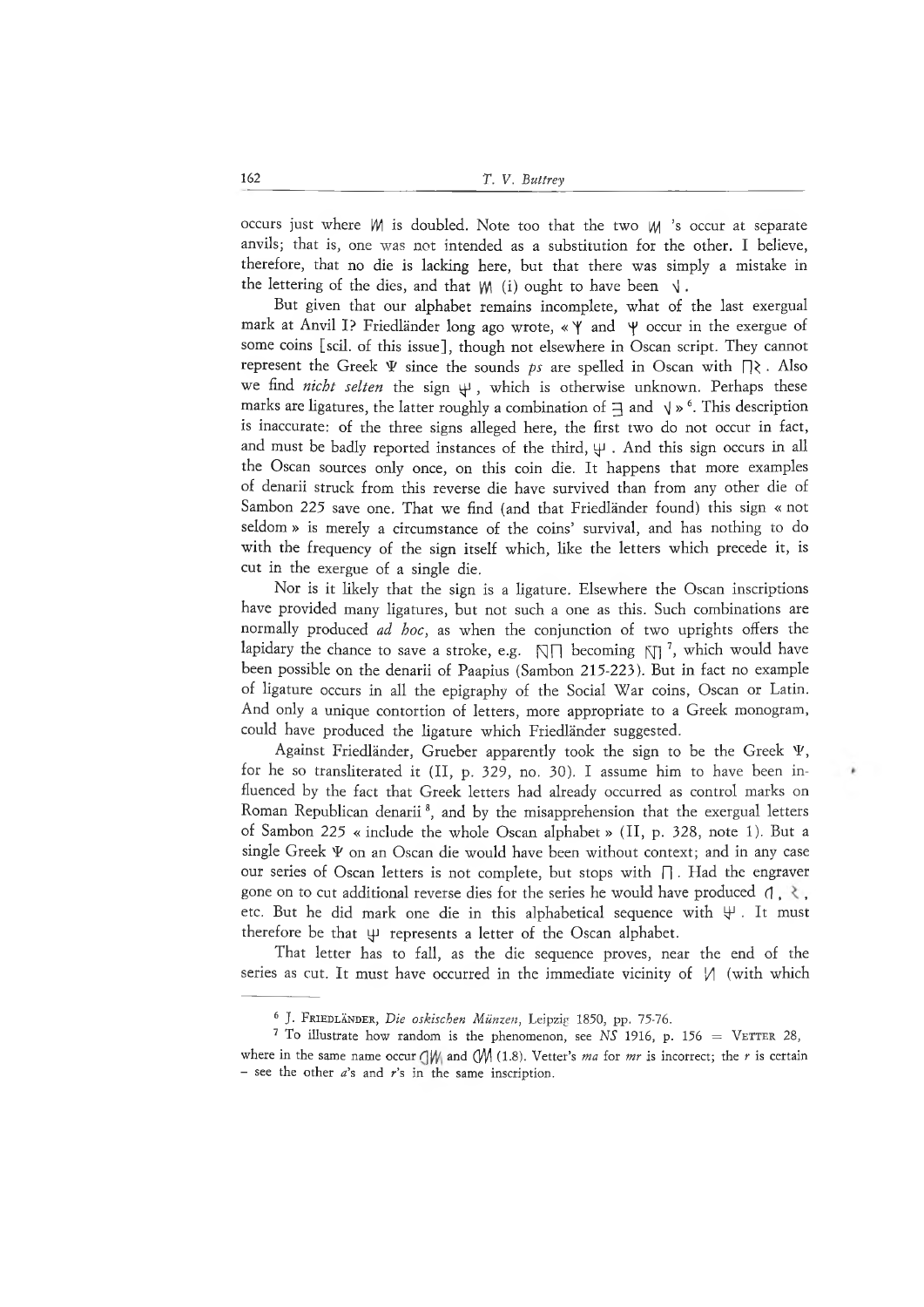it is die linked) and of  $\bigcap$ . It follows  $\bigvee$ , as the continuing deterioration of their common obverse die shows. Since it does not occur in the inscriptions it must be a survival of an otherwise unused letter. It can then only represent the Etruscan  $H$ . We conventionally believe that this letter died early, and that it was not included in those alphabets which derived from the Etruscan<sup>9</sup>. Two of the Oscan abecedaria from Pompeii include the sequence  $\mathcal{U} \cap \mathcal{V}$ , leaving no room for ψ . But both are written from left to right, contrary to traditional Oscan usage (and to the strict observance of the Social War coins), which suggests that they are relatively late and influenced by the Latin.

The coins then reflect an older tradition. Our new letter must have survived from archaic times to the first century B. C. in an Oscan abecedarium for which we have otherwise no evidence. Unfortunately we cannot be entirely certain of the letter form here. All editors represent it as  $\Psi$ , in accordance with its unique appearance on the die. Having examined it in magnification I am not confident that the short diagonal at the base - or rather emerging slightly above the base - is not rather an accidental die scratch, and that the intended form was not ψ . In any case it must be a reduction of the Etruscan  $\Box$ . By what steps the archaic form became that of the first century B. C. can be determined only when the intermediate Oscan abecedaria have come to light.

#### THEODOR V. BUTTREY

<sup>8</sup> The earliest examples are the issue of C. Blasio, ca. 112-111 B.C. *(RRC* p. 309, no. 296).

<sup>9</sup> M. Lejeu n e , *Sur les adaptations de l'alphabet étrusque,* in *Revue des études classiques* XXXV, 1957, see p. 95.